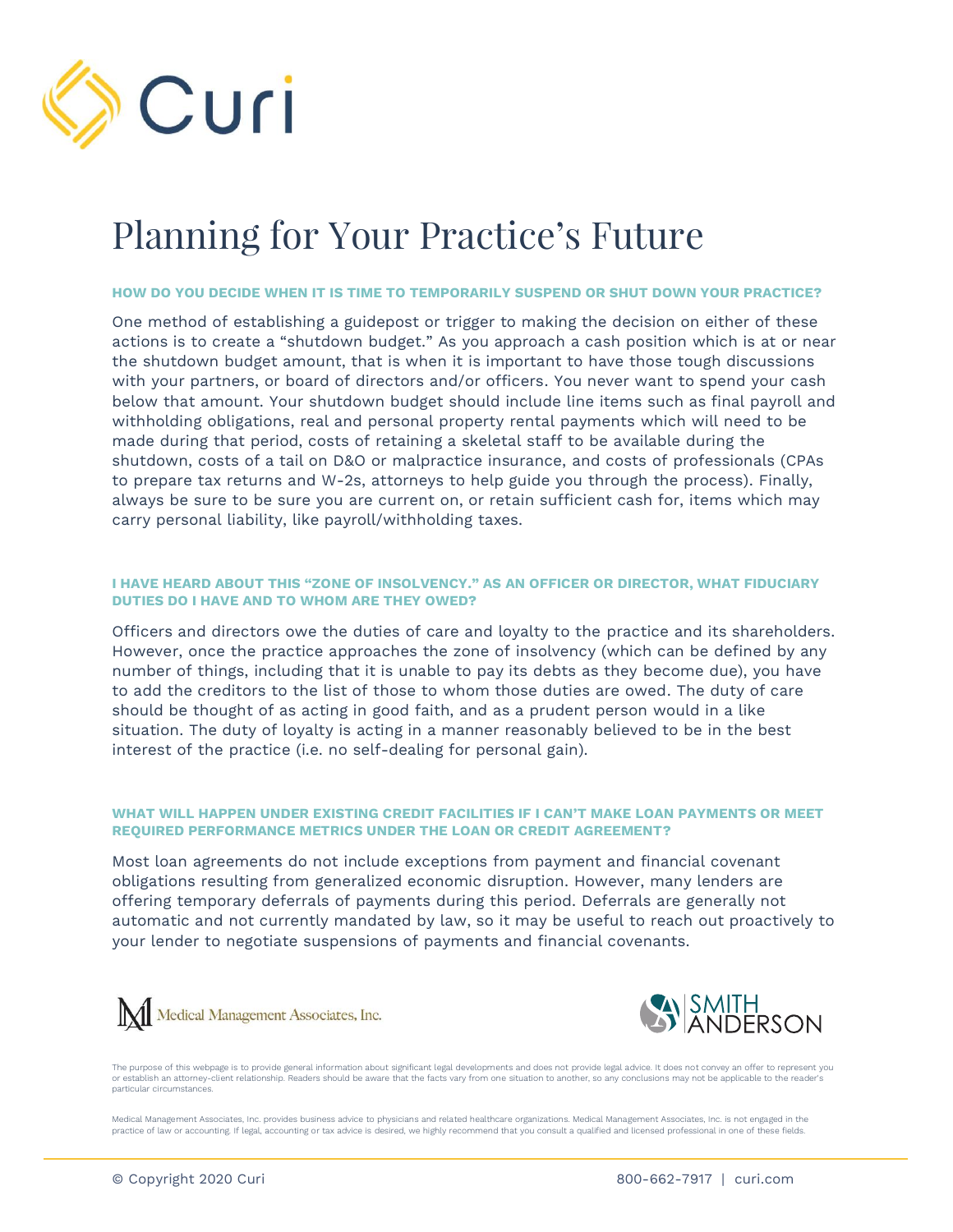

#### **WHAT TYPES OF FUNDING PROGRAMS ARE AVAILABLE TO HELP RESPOND TO COVID-19?**

There are several items in the new [Coronavirus Aid, Relief, and Economic Security \(CARES\)](https://www.smithlaw.com/resources-publications-1485)  [Act,](https://www.smithlaw.com/resources-publications-1485) [passed and signed into law on March 27, 2020,](https://www.congress.gov/bill/116th-congress/house-bill/6074/actions?KWICView=false) intended to relieve the pressure on businesses caused by the COVID-19 outbreak. One of the key pieces of this relief package is the \$349 billion "[Paycheck Protection Program](https://www.sba.gov/funding-programs/loans/paycheck-protection-program)," under which participating lenders will provide short-term Small Business Administration (SBA)-backed loans to small business for purposes of funding payroll, rent, utilities and certain other items. Borrowers may be eligible for forgiveness of these loans, to the extent used for permitted purposes and so long as the borrower maintains its levels of full-time equivalent employees and salaries during the 8 week period following the making of a loan. Please refer to Smith Anderson's COVID-19 [Business Resource Center](https://www.smithlaw.com/practices-covid19-business-resource-center) for more information on this program as it becomes available.

The SBA also offers [Economic Injury Disaster Loans](https://covid19relief.sba.gov/#/) (EIDLs) of up to \$2 million, based on financial impact from COVID-19, to small businesses. Under the CARES Act, a loan advance of \$10,000 may be available, which does not need to be repaid if certain conditions are met, even if the application is subsequently denied. For more information, visit the SBA's COVID-19 [relief page](https://covid19relief.sba.gov/#/) for applications.

In addition, there are likely to be a growing number of traditional and non-traditional financing options. For example, in North Carolina, the COVID-19 rapid Recovery Lending Program, created by a consortium of public, private, and nonprofit partners, including the North Carolina Department of Commerce, provides for loans up to \$50,000, including a six month payment and interest deferral. For more information, refer to [https://ncrapidrecovery.org/.](https://ncrapidrecovery.org/)

On April 9, 2020, the Federal Reserve [announced](https://www.federalreserve.gov/newsevents/pressreleases/monetary20200409a.htm) the details of the Main Street Lending Program pursuant to the CARES Act. This program will make up to \$600 billion of loans available to small and medium-sized businesses employing up to 10,000 employees or with 2019 revenues of less than \$2.5 billion. Loans will be made by eligible lending institutions that participate in this program, so you may want to inquire at banking institutions with which you have a relationship. For more information, [see this extended summary of the program,](https://www.smithlaw.com/resources-publications-1524) including eligibility and loan terms.





The purpose of this webpage is to provide general information about significant legal developments and does not provide legal advice. It does not convey an offer to represent you or establish an attorney-client relationship. Readers should be aware that the facts vary from one situation to another, so any conclusions may not be applicable to the reader's particular circumstances.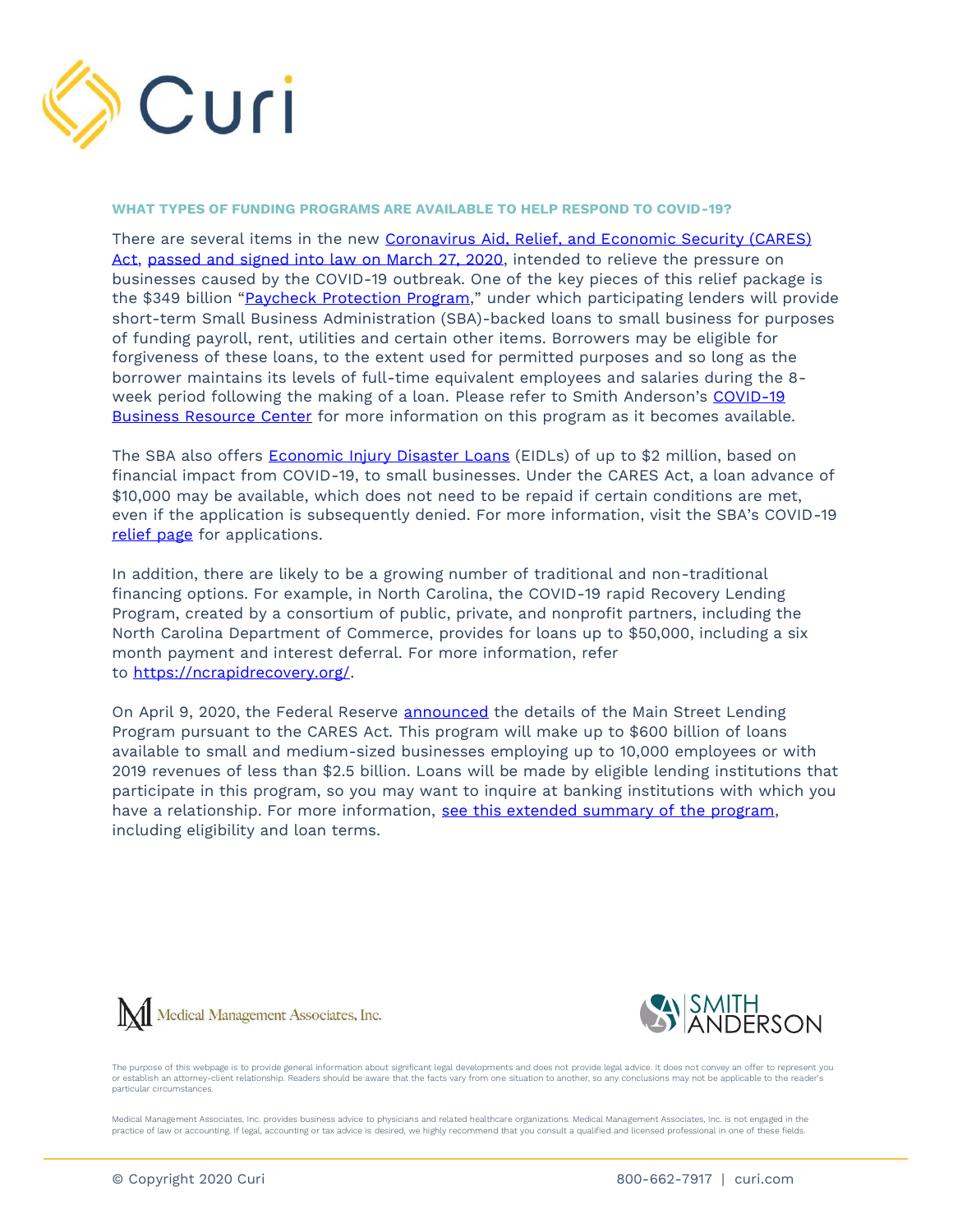

#### **ARE THERE PROGRAMS SPECIFIC TO MEDICAL PRACTICES THAT ARE AVAILABLE?**

CMS has [expanded the Accelerated and Advance Payment Program](https://www.cms.gov/newsroom/press-releases/trump-administration-provides-financial-relief-medicare-providers) for enrolled Medicare providers to provide temporary funding for COVID-19 relief. CMS has published a fact sheet [with a step-by-step guide](https://www.cms.gov/files/document/Accelerated-and-Advanced-Payments-Fact-Sheet.pdf) on applying for advance payments against future Medicare reimbursements.

Enrolled Medicare providers should [consult this page for Medicare Administrative Contractors](https://www.cms.gov/Medicare/Medicare-Contracting/Medicare-Administrative-Contractors/Who-are-the-MACs) (MACs) to determine which MAC to apply through. For example, the MAC for Medicare Part B providers in Georgia, North and South Carolina, Virginia, and Tennessee is Palmetto GBA. [Here](https://www.palmettogba.com/Palmetto/Providers.nsf/docsR/JM%20Part%20B~Browse%20by%20Topic~Overpayments%20and%20Recoupment~COVID-19%20AcceleratedAdvance%20Payment%20Request?open&Expand=1) is Palmetto GBA's page on the Accelerated/Advance Payment Request program.

The MAC for Medicare Part B providers in Delaware, District of Columbia, Maryland, New Jersey, and Pennsylvania is Novitas Solutions Inc. [Here](https://www.novitas-solutions.com/webcenter/portal/MedicareJL/pagebyid?contentId=00226104) is Novitas Solutions' page on the Accelerated/Advance Payment Request program.

The CARES Act [Provider Relief Fund](https://www.hhs.gov/provider-relief/index.html) began making initial payments totaling \$30 billion to enrolled Medicare providers via direct deposit on April 10, 2020. It is not necessary to apply for such funds. If you are eligible for them, then HHS, through United Health, will disburse them to you via the usual manner in which you receive payments for Medicare services. If you received payments from United Health (HHS's fiscal agent for the Provider Relief Fund), then you should review the [terms and conditions](https://www.hhs.gov/sites/default/files/relief-fund-payment-terms-and-conditions-04132020.pdf) for the program and accept them within 30 days of receipt of payment (the required attestation will be available from DHHS soon). If you do not accept the terms and conditions, then you should make provisions to return the funds you received.

The relief payments are payments, not loans. If you agree with the terms and conditions, you do not need to repay the funds. Please note that HHS broadly views every patient as a possible case of COVID-19. Therefore, it is not necessary to document treatment of a COVID-19 patient in order to receive the funds.

# **WHAT SHOULD I DO ABOUT PREMIUM PAYMENTS ON MY GROUP HEALTH AND OTHER INSURED WELFARE PLANS?**

You will want to check with your carriers to see if there are any premium deferral programs that may be of meaningful help to you. Your state may have an advance notice requirement. For example, North Carolina generally requires 45 days' advance notice before terminating or ceasing employer contributions to group health and group life insurance plans. Although the 45-day time requirement may not be strictly enforced in all cases, it is important to be sure as much notice is provided as possible and that all employee premium amounts withheld go to the payment of group premiums. This can sneak up on businesses and violations can be enforced as felonies.





The purpose of this webpage is to provide general information about significant legal developments and does not provide legal advice. It does not convey an offer to represent you or establish an attorney-client relationship. Readers should be aware that the facts vary from one situation to another, so any conclusions may not be applicable to the reader's particular circumstances.